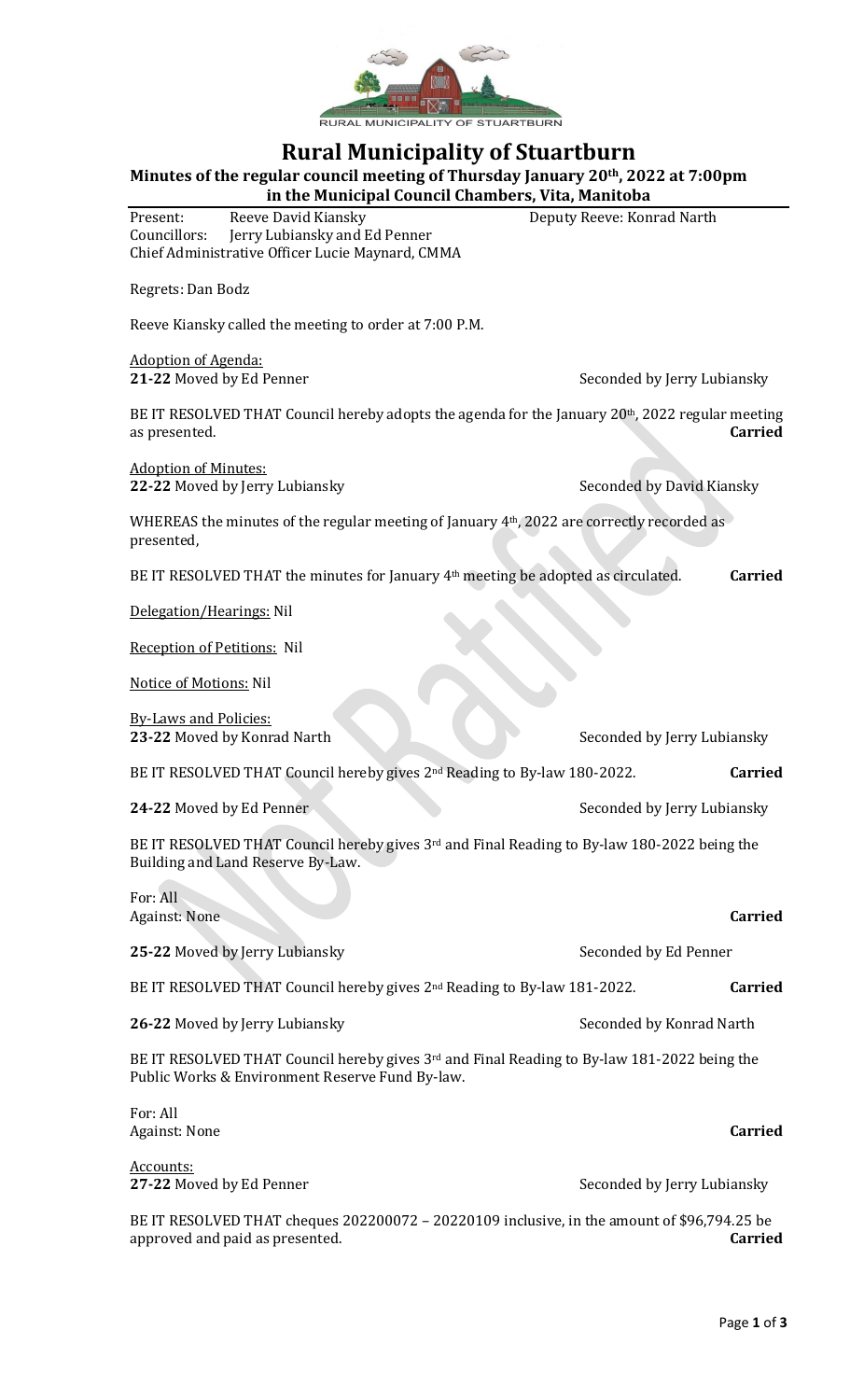#### **28-22** Moved by Ed Penner Seconded by Jerry Lubiansky

**Carried**

BE IT RESOLVED THAT Council Indemnities and Expenses in the amount of \$3,622.62 cheques 20220110– 20220117, be approved and paid as presented. **Carried**

Communications & Correspondence:

| From                            | Subject                                                                  | Disposition       |
|---------------------------------|--------------------------------------------------------------------------|-------------------|
| CAO                             | CAO Report from Jan 4th, 2022 to Jan 17th, 2022                          | Resolution #29-22 |
| Public Works Manager            | PW Report from Jan 5 <sup>th</sup> , 2022 to Jan 20 <sup>th</sup> , 2022 | Resolution #30-22 |
| FCM                             | 2022 Membership                                                          | Resolution #31-22 |
| Reid & Miller Accountants       | Audit Engagement Letter                                                  | Resolution #32-22 |
| Municipal Assessment & Advisory | Bulletin 2022-01 Emergency Lighting Allowances                           | Information       |
| N & K Fontaine                  | approach request SE 17-3-8E off Franko Rd 44E                            | Tabled            |
| MI/EMO                          | 2022 Information Session                                                 | Resolution #33-22 |
| Eastman Tourism                 | 2022 Membership                                                          | Resolution #34-22 |
|                                 |                                                                          |                   |

#### **29-22** Moved by Ed Penner Seconded by Jerry Lubiansky

BE IT RESOLVED THAT Council hereby accepts the CAO report dated January 4th, 2022 to January 17th, 2022 as presented. **Carried**

**30-22** Moved by Konrad Narth Seconded by Jerry Lubiansky

BE IT RESOLVED THAT Council hereby accepts the Public Works Manager's report dated January 5th, 2021 to January 20th, 2022 as presented. **Carried**

### **31-22** Moved by Ed Penner Seconded by Jerry Lubiansky

BE IT RESOLVED THAT Council hereby renews their membership with Federation of Canadian Municipalities for 2022. **Carried**

### **32-22** Moved by Ed Penner Seconded by Jerry Lubiansky

BE IT RESOLVED THAT Council hereby approves the Audit Engagement Letter from Reid & Miller Chartered Professional Accounts Inc;

BE IT FURTHER RESOLVED THAT Council herby authorizes the Reeve and CAO to sign the engagement letter and corresponding assessment of risk of fraud and material misstatement.

**33-22** Moved by Konrad Narth Seconded by Jerry Lubiansky

BE IT RESOLVED THAT Council hereby authorizes Reeve Kiansky, Emergency Co-ordinators Ed Penner & Brittany Fisher, CAO Lucie Maynard and PWM Kenton Hildebrandt to attend the MB Emergency Measures Online Information Sessions on Jan 25th, Jan 27th or Feb 1st , 2022, with related expenses to be paid by the RM. **Carried**

**34-22** Moved by Ed Penner Seconded by Konrad Narth

BE IT RESOLVED THAT Council hereby renews their membership with Eastman Tourism for 2022. **Carried**

## Reports/Minutes from Committees:

**35-22** Moved by Jerry Lubiansky Seconded by Konrad Narth

BE IT RESOLVED THAT Council accepts the reports/minutes from the following committees:

• Economic Development & Tourism Manager Report for December 2021

## General Business

**36-22** Moved by Ed Penner Seconded by Konrad Narth

BE IT RESOLVED THAT Council hereby supports administration's review of the employee benefits program and agrees with the recommendation to stay with the AMM program through Western Financial Solution. **Carried**

## **Carried**